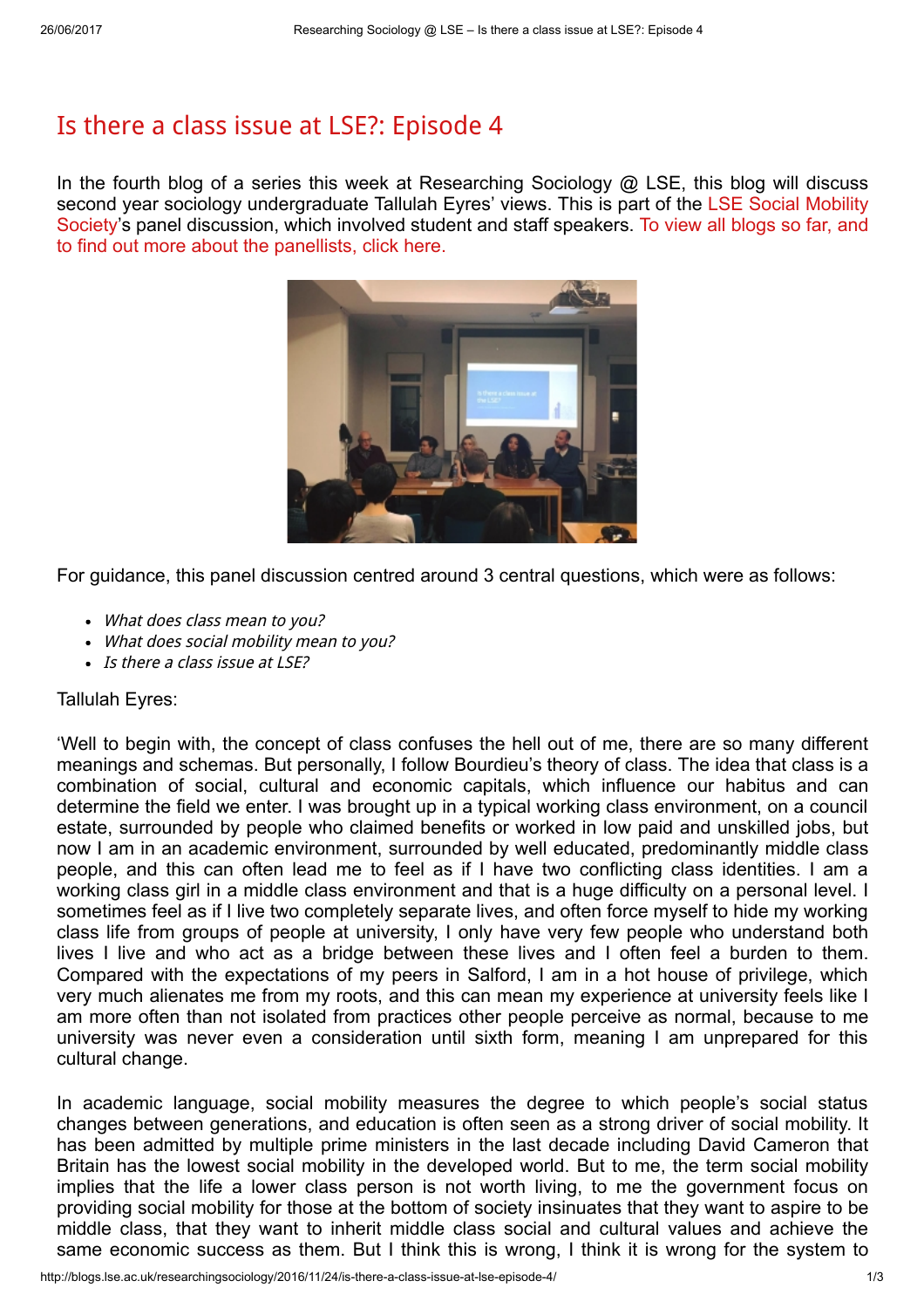assume that working class people want to be socially mobile. Surely the function of us all is to become the best person we possibly can without barriers of wealth and postcode preventing us.

I for one do not want to be socially mobile until this government realizes the barriers to working class people in this country. The system is at fault for producing complex splits and divisions between academically-able working class communities and the families they came from, it is not socially mobility of a selected few through programmes, and scholarships the government needs to focus on, it is making the education system fair and providing equal opportunities for everyone. You need to understand, that I come from a world where temporary actions fill the void, but permanent consequences destroy the future. I am the product of an education that Michael Wilshire, the chief inspector of schools for Ofsted considered to be dire. I succeeded despite my compulsory education, not because of it. In the eyes of the system, I am one of society's winners, I am one of Britain's socially mobile, but the structures of society didn't get me where I am.

My secondary school was placed in special measures, and was in one of the most deprived parts of the country, and that is reflected in the low examination results and low percentage of people who go on to higher education. I am one of the first students from my secondary school in over 100 years to have received an offer from Cambridge, and be a student at the LSE. I've grown up in area where the future is decided by teenage pregnancies, drugs, crime, poverty and unemployment. Thankfully I left my education in M27 behind me, and my horizons were broadened when I moved to Loreto sixth form, where I was put on the Oxbridge and the widening participation pathways to law programme, and even received a scholarship, but that doesn't mean that I wasn't faced with the realisation of the realities that were taking place in Salford around me. However, my sixth form experience allowed me to see past this, it opened doors that had never been open, and now, I am an LSE scholarship girl.

It was in sixth form where I became a target for social mobility, where my barriers of advancement were tackled, and it wasn't until then I began to believe in myself. Although I will be eternally grateful to the schemes I have been placed on, I cannot forget that these programmes are not only selected on ability, but on attitude, it's almost in line with the Victorian concept of the deserving and undeserving poor. So often, the education system isn't fair; take gifted and talented programmes for example, which were meant to be based on objective criteria, but what tended to happen was teachers put forward students who they perceived would 'fit in', they were selecting a group of people and isolating them from their peers. By focusing so many resources on a selected few academically able students like myself, the system forgets and abandons the vast majority in the middle, those simply getting by are not pushed, but are neglected, and this will always be my guilty conscience.

I am constantly torn between feeling like I actually deserve to be where I am, and feeling like I don't, and that's why I don't think we should focus so much on providing social mobility, but that we should eliminate inequalities in the system… why is it fair that someone who can afford a private education deserves a better education? Everybody should receive the same level, and be provided with the same opportunities. It is not fair that the system uses these students as a sort of social alibi which allows for the justification of an education system that is still overwhelmingly benefited by the middle and upper classes.

Ultimately, a good education is not about just securing a good jobs, it's about personal development, it is about being given the opportunity to decide your own fate, to set up your own path, and to become all that it is within you to be come, it should not be that which is prescribed to you by a postcode and the social injustices that are executed there in.

I think there is a class issue at LSE, but that this isn't all the school's fault. Yes, there are high grade requirements, which eliminates a lot of lower class students, but this is the fault of the system for not providing working class people with equal opportunities to achieve such grades. It is too late by the time you're in higher education to try to eradicate class divisions, as we are surrounded by them all our life. Britain is a class obsessed society, we are constantly fixated on identifying people to a specific class category. Even at university, I have always received